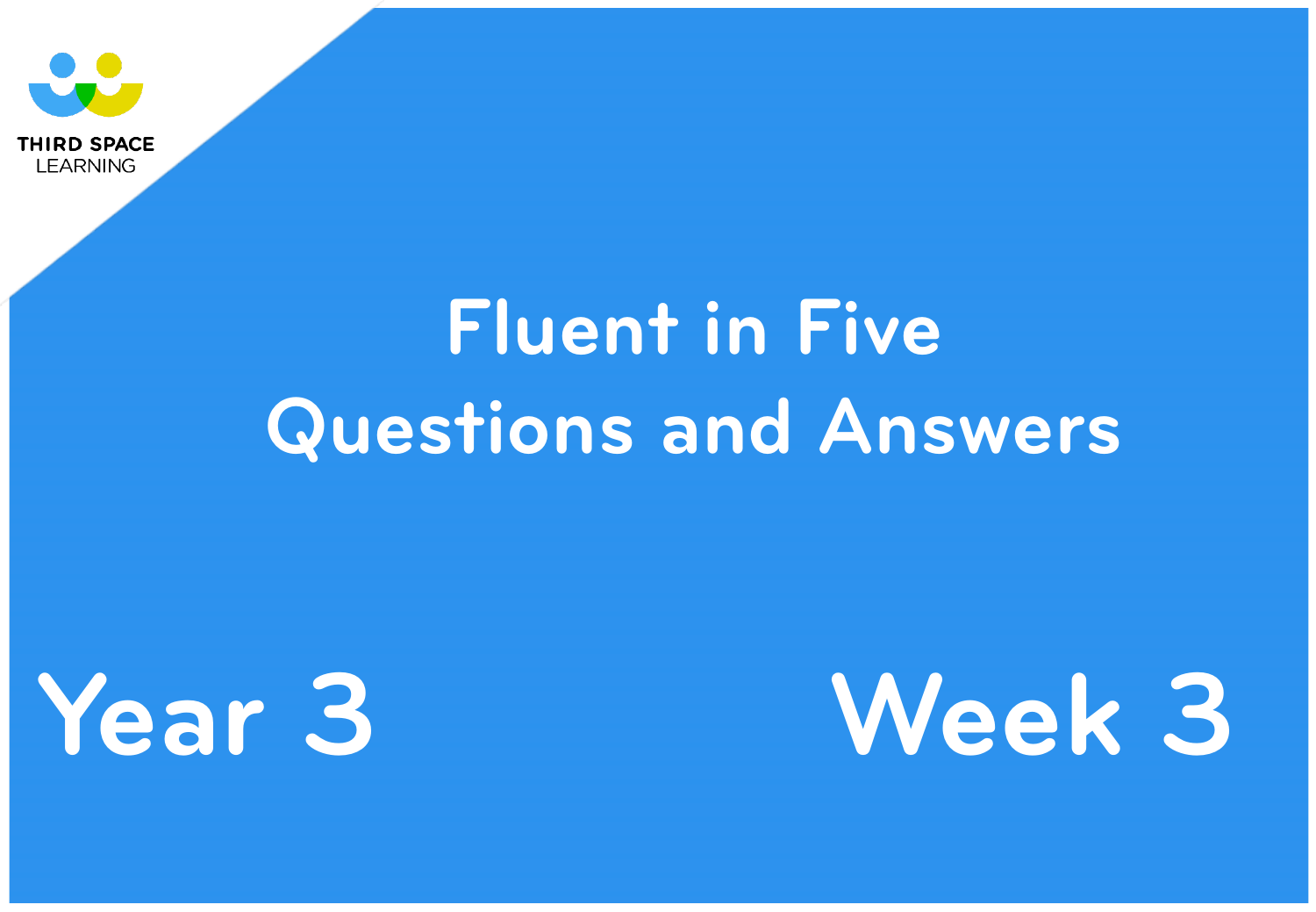

By this week, children should have become familiar with the Fluent in Five challenge and therefore be increasing their speed.

This week:

- Multiplication facts for the 4 times table are tested..
- Mental addition focuses on adding 3 single digit numbers (encourage children

to look for known facts or bonds within the calculation).

• Written division is tested for the first time in Year 3, but this is at a level that

should be familiar from KS1.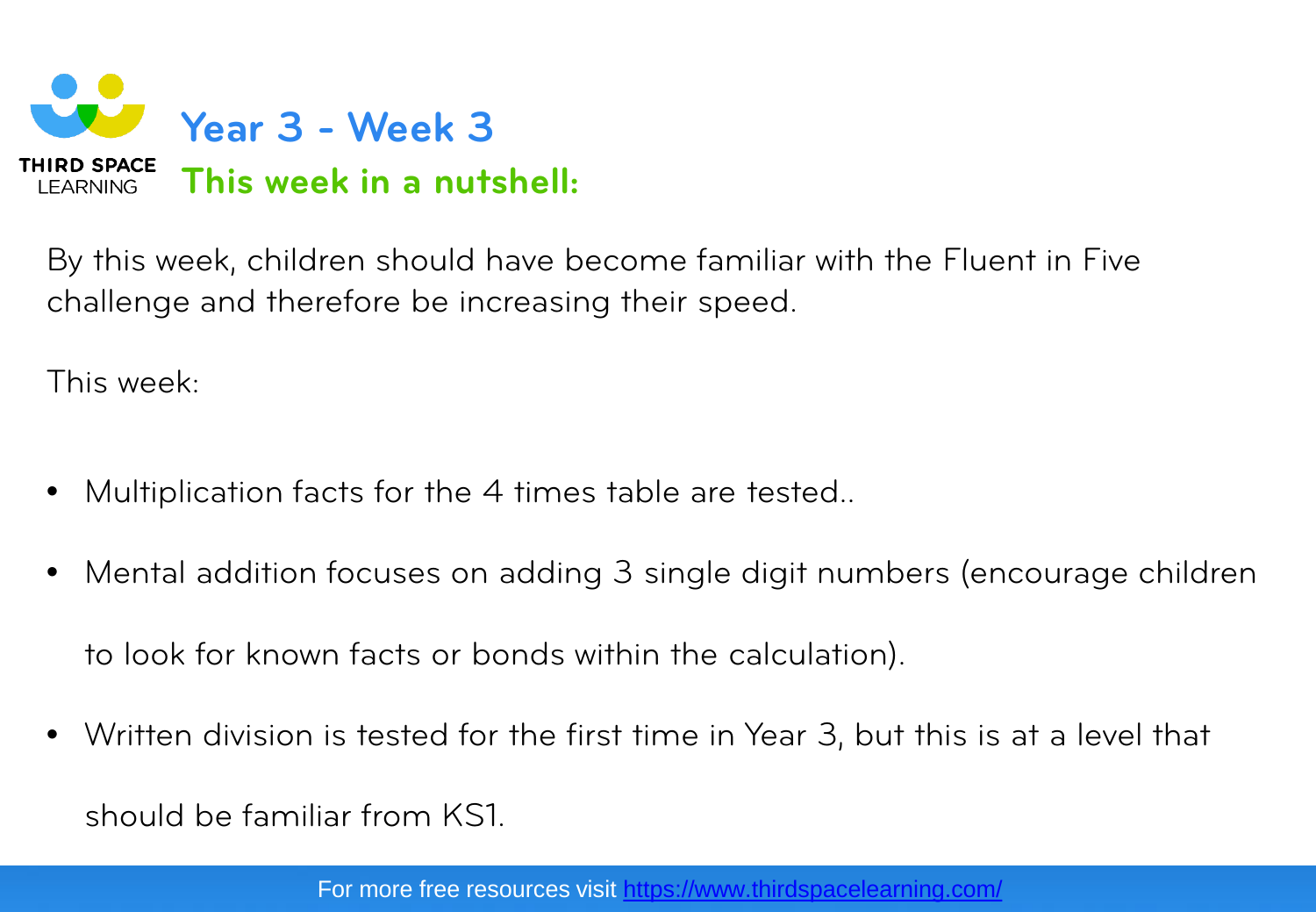





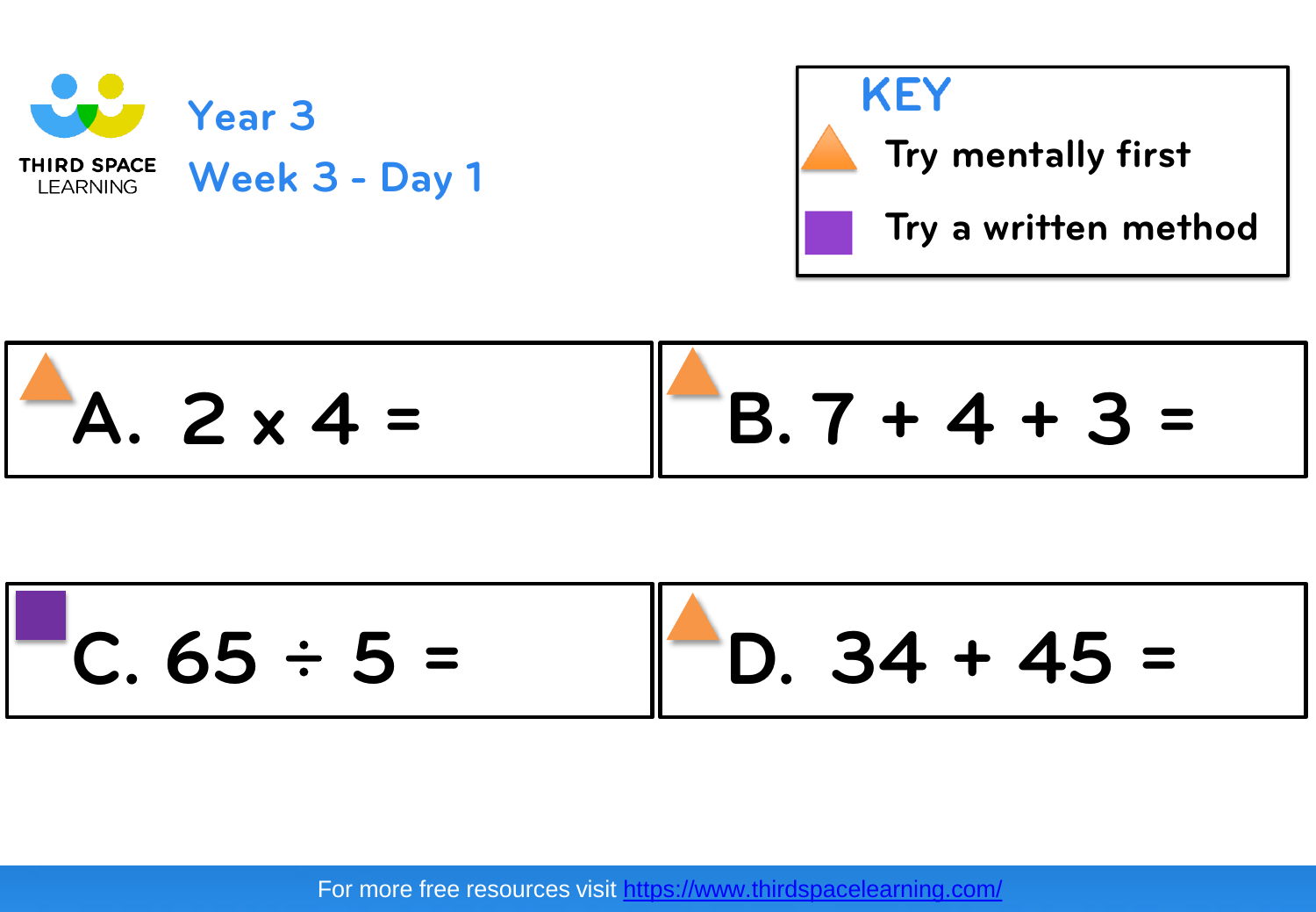

| A. $2 \times 4 =$ | $\parallel$ B.7 + 4 + 3 = |
|-------------------|---------------------------|
|                   |                           |

| $C.65 \div 5 =$ |  | $D. 34 + 45 =$ |
|-----------------|--|----------------|
|-----------------|--|----------------|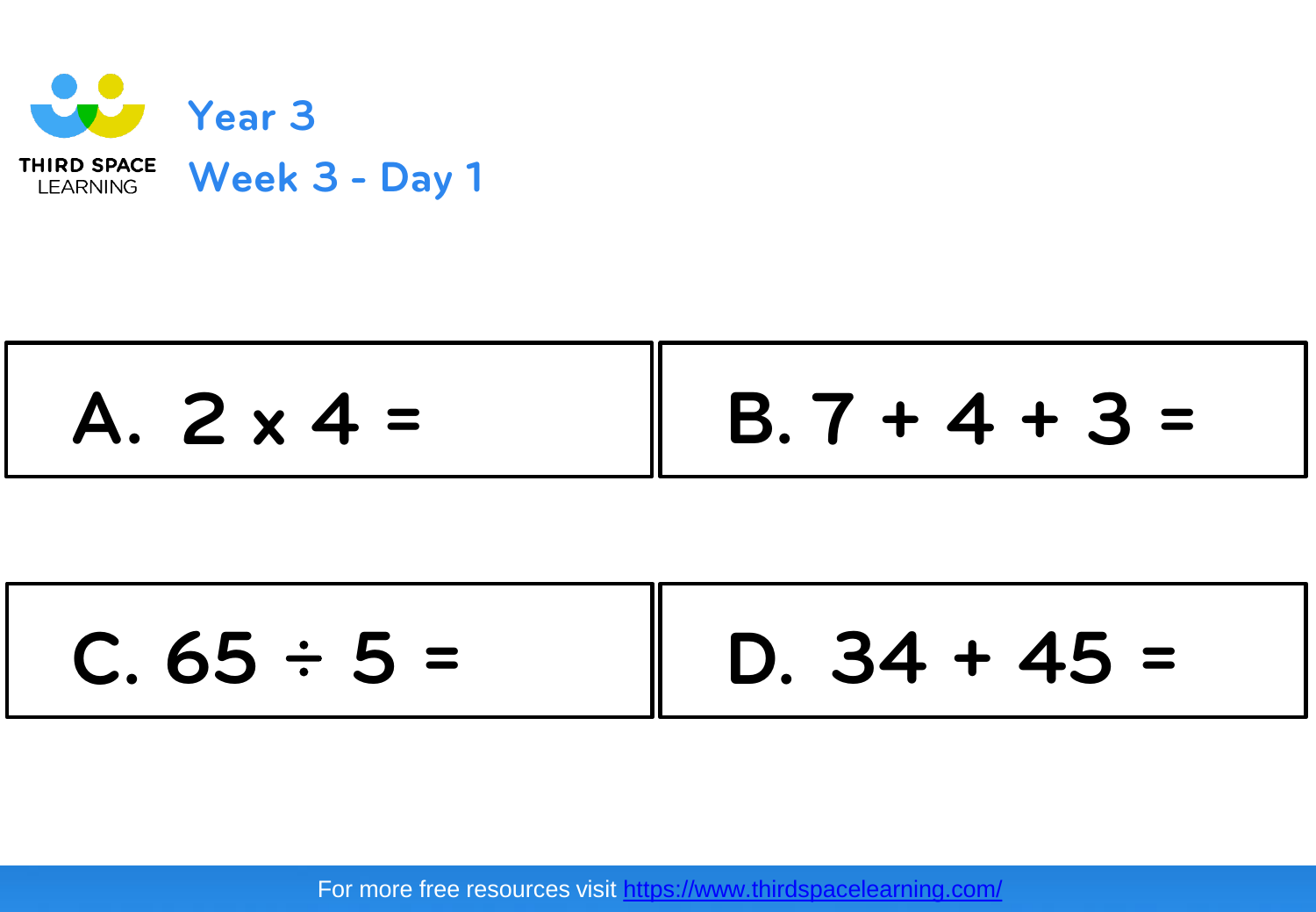



$$
A. 2 \times 4 = 8
$$
  

$$
B.7 + 4 + 3 = 14
$$

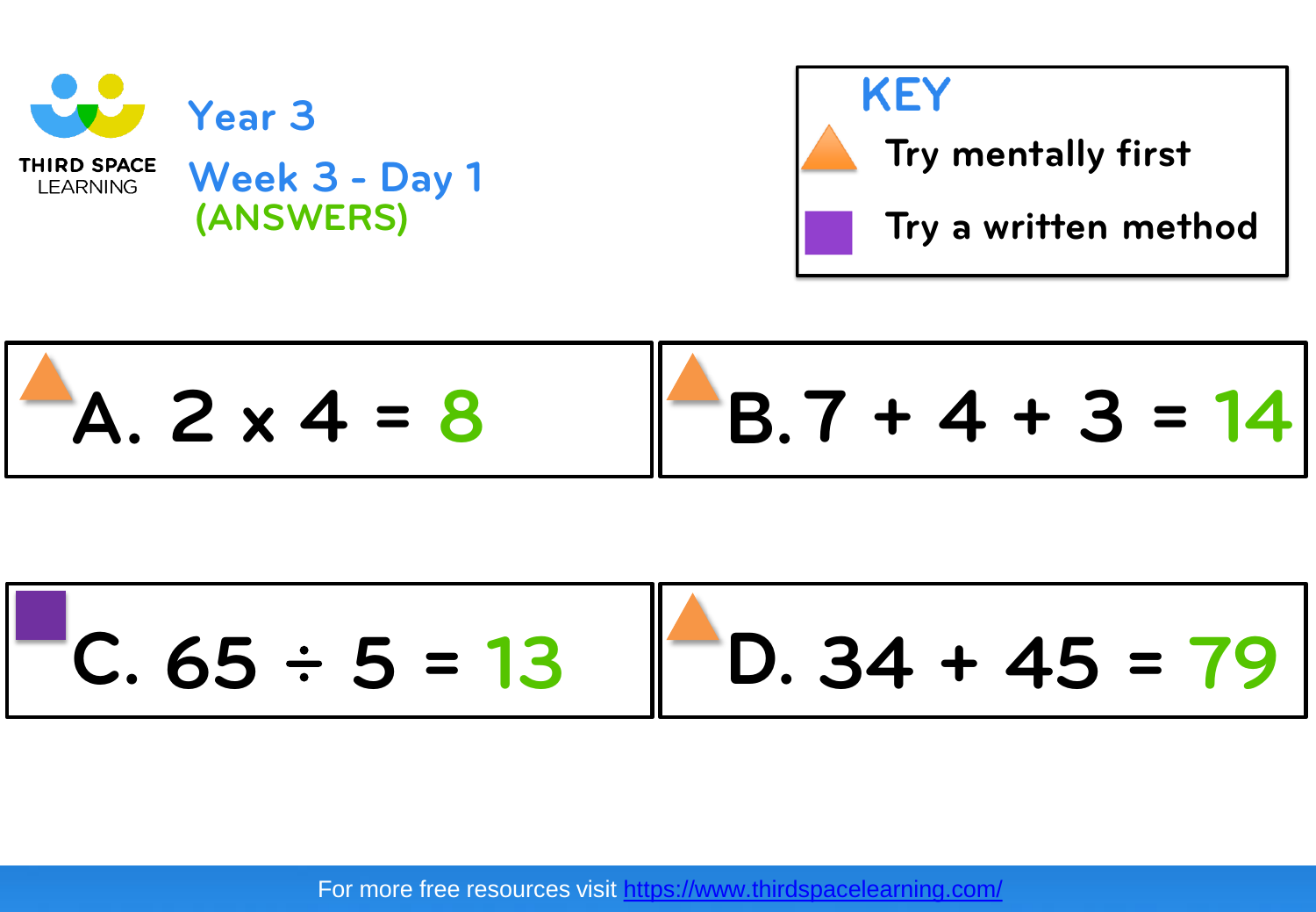



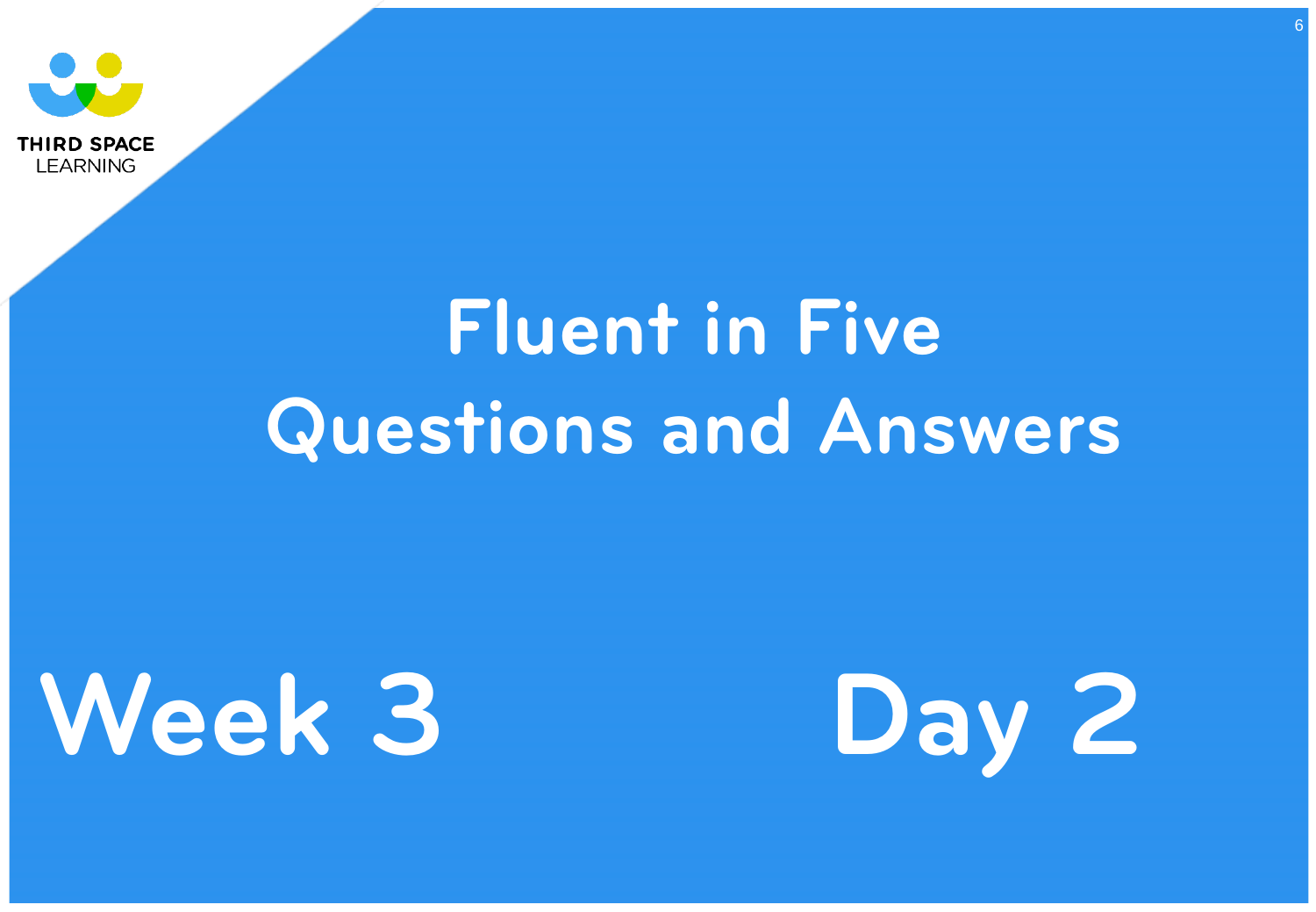



$$
A.5 + 8 + 2 = \boxed{B.56 \div 4 =}
$$

$$
C. 23 + ? = 56
$$
 
$$
D. 543 \times 1 =
$$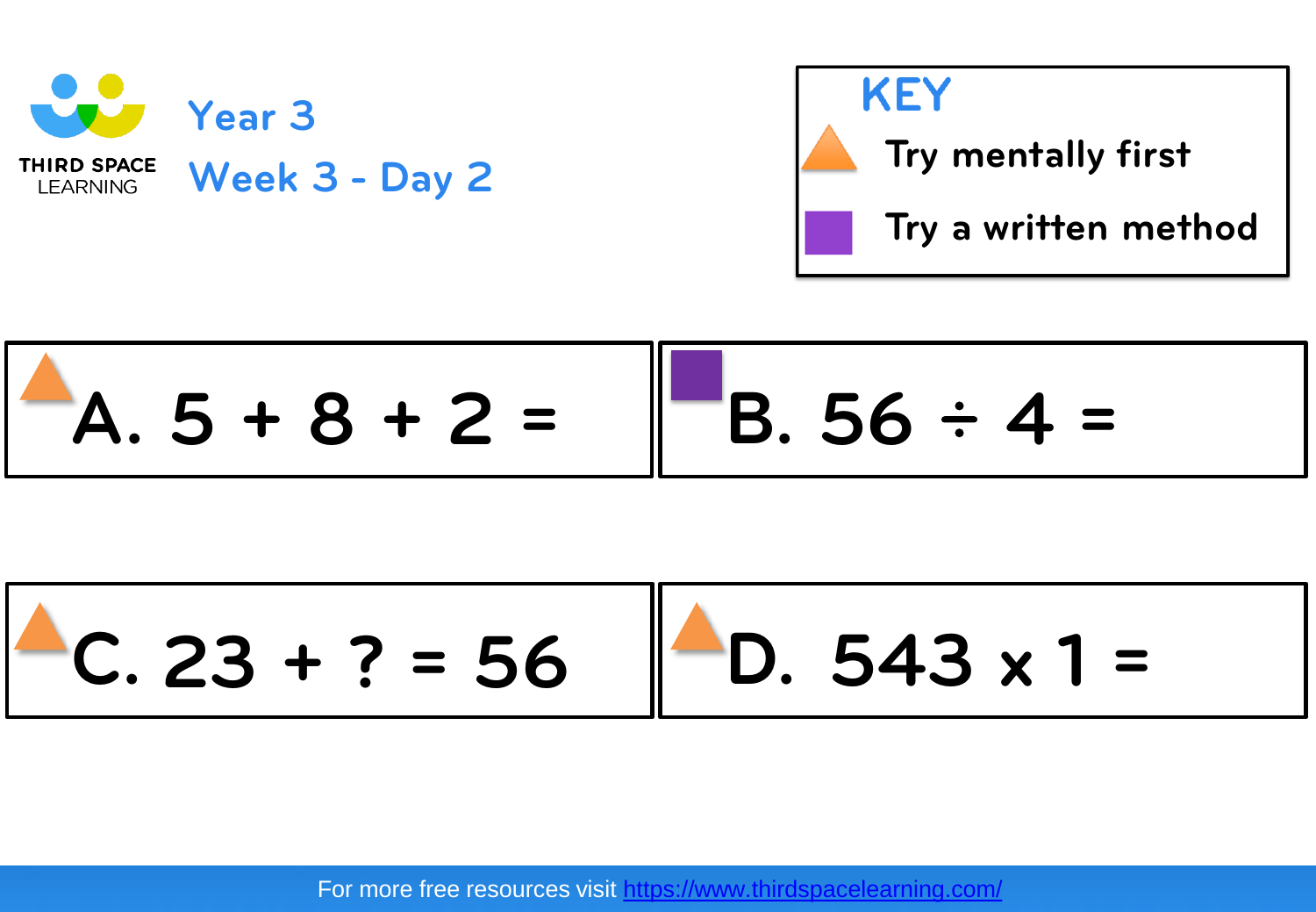

$$
A. 5 + 8 + 2 = \parallel B. 56 \div 4 = \parallel
$$

$$
C.23 + ? = 56 \quad | \quad D.543 \times 1 =
$$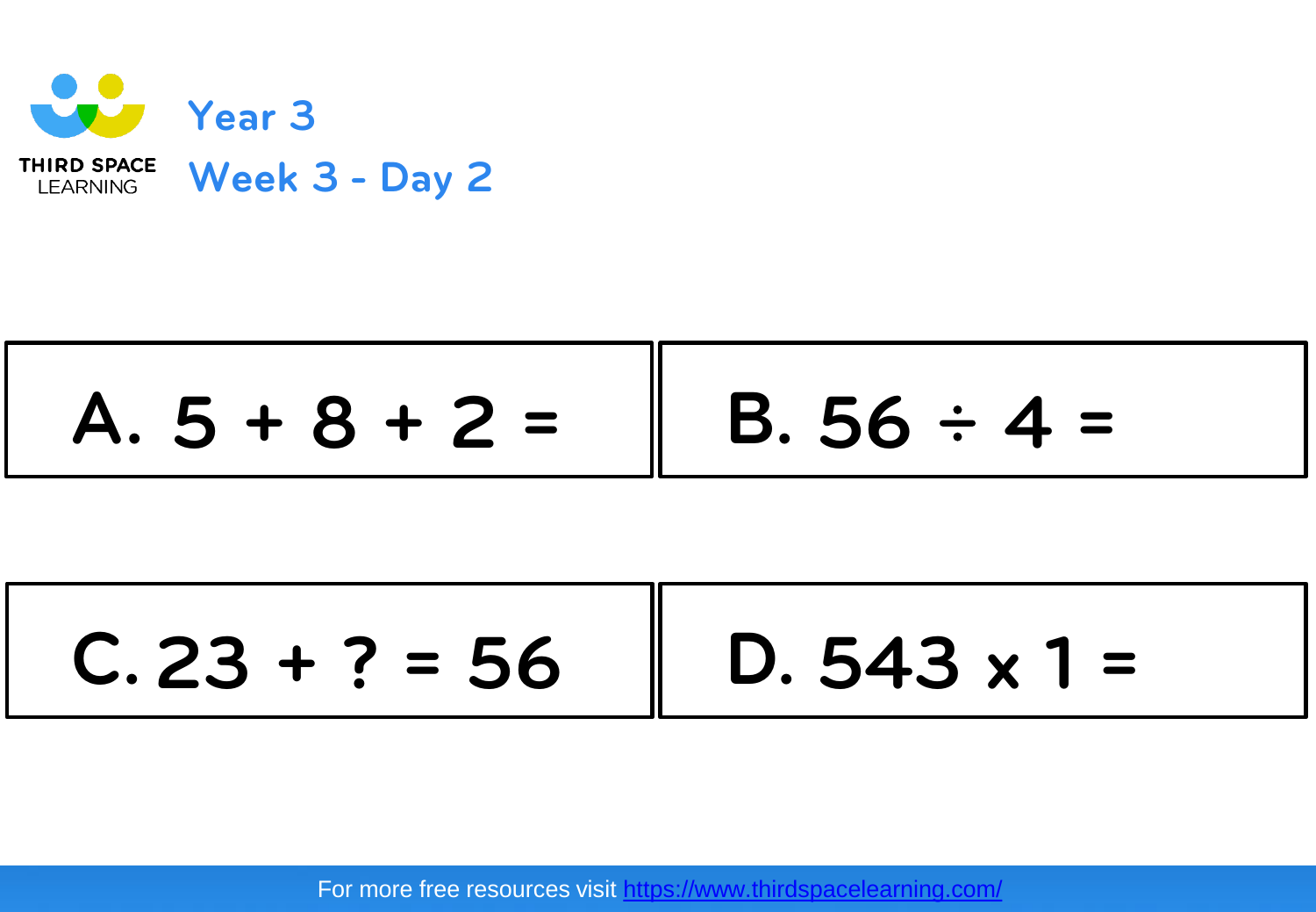



$$
A.5 + 8 + 2 = 15 \quad B.56 \div 4 = 14
$$

$$
\boxed{\text{1c. 23 + 33 = 56 } \bigcap \text{D. 543 x 1 = 543}}
$$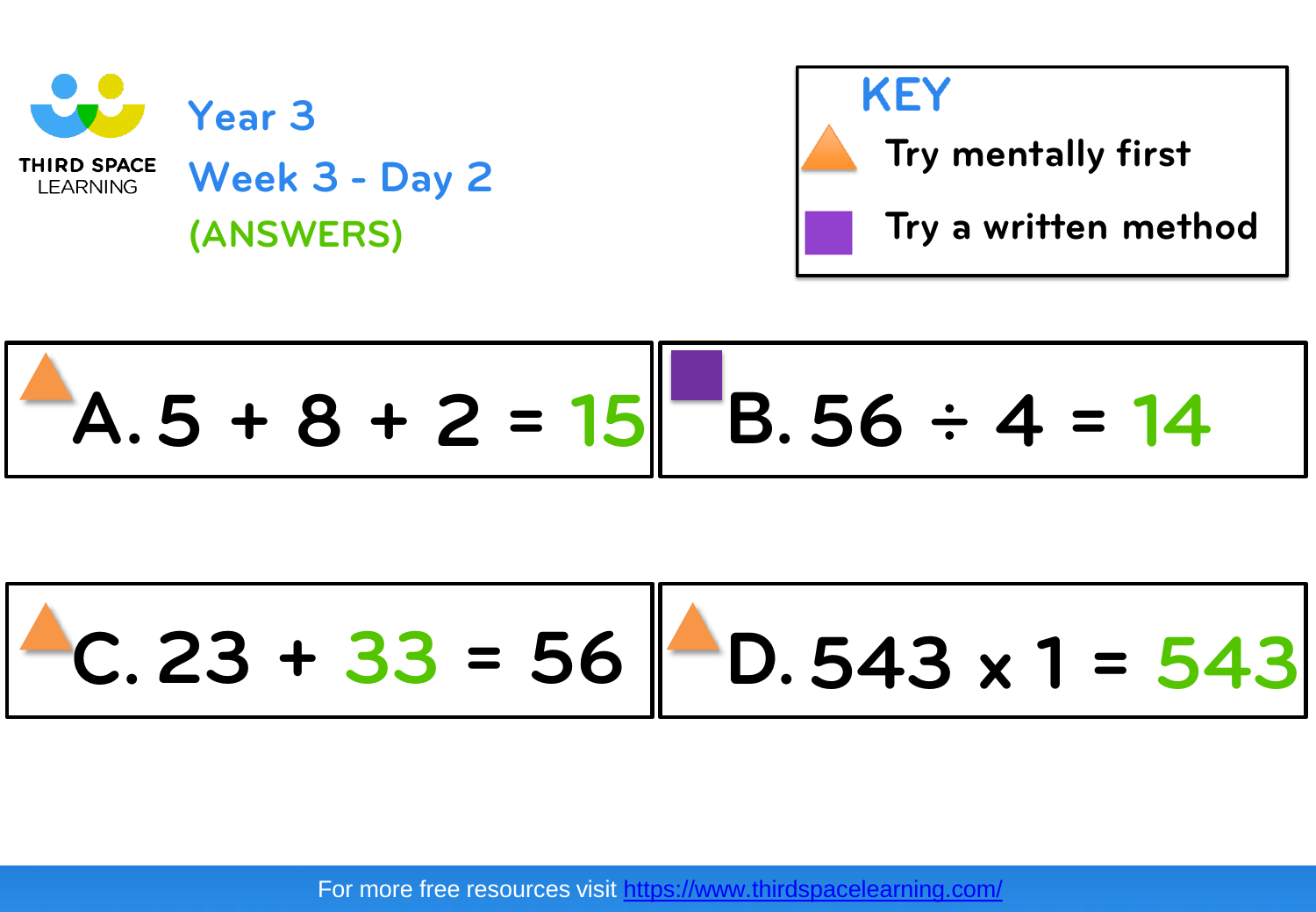



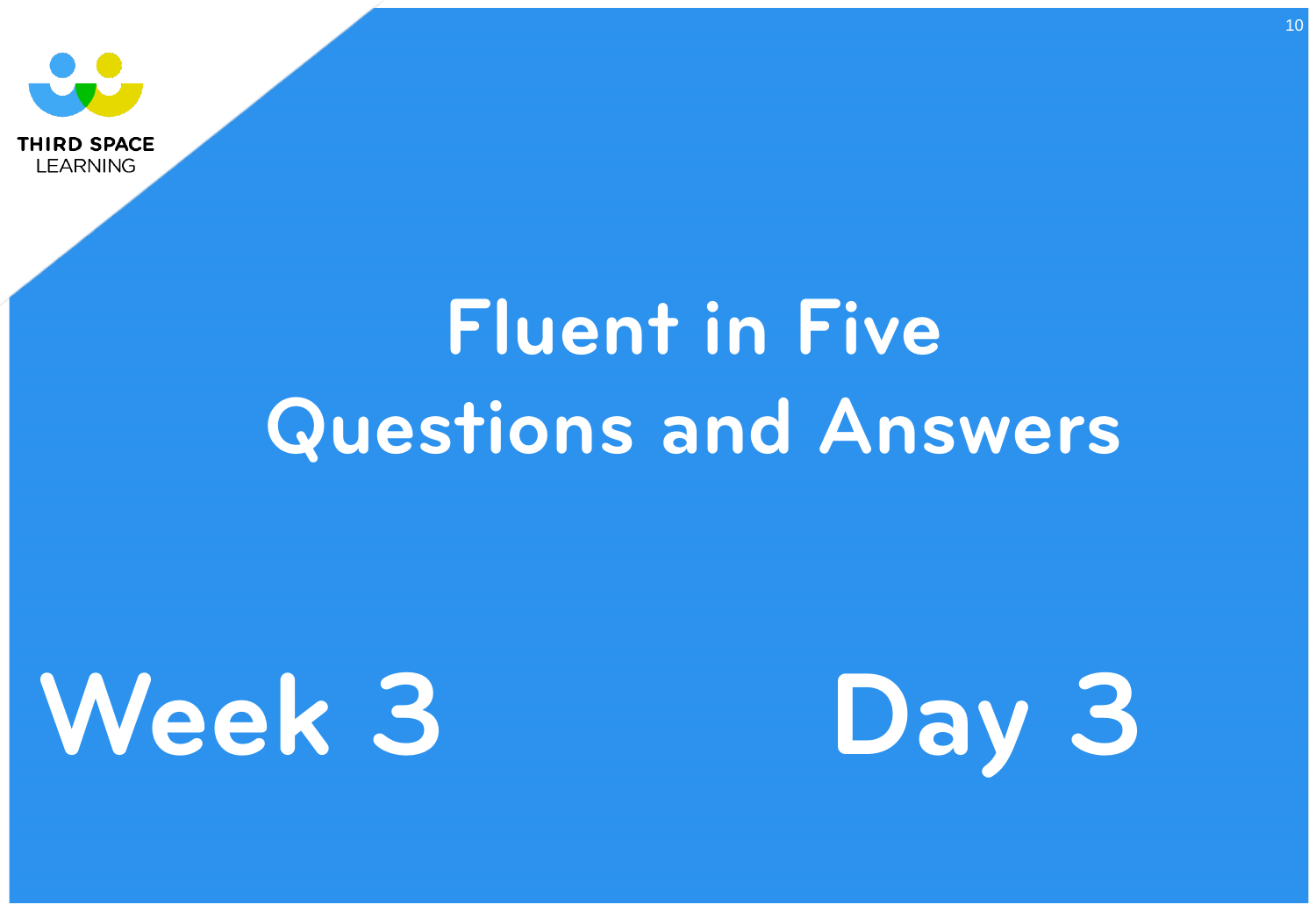





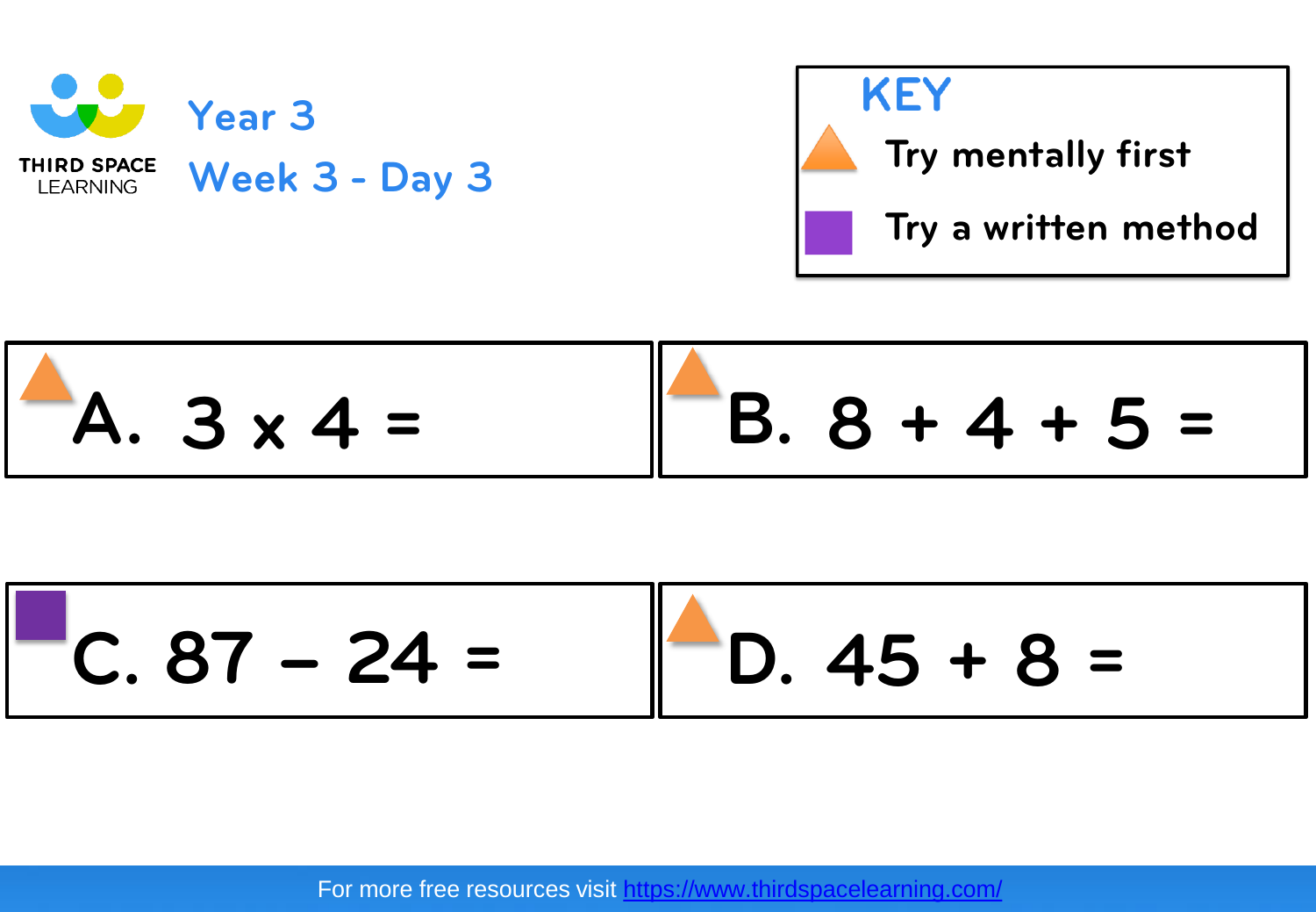

| $A. 3 \times 4 =$ | $B. 8 + 4 + 5 =$ |
|-------------------|------------------|
|                   |                  |

$$
C. 87 - 24 = \bigg| 0.45 + 8 = \bigg|
$$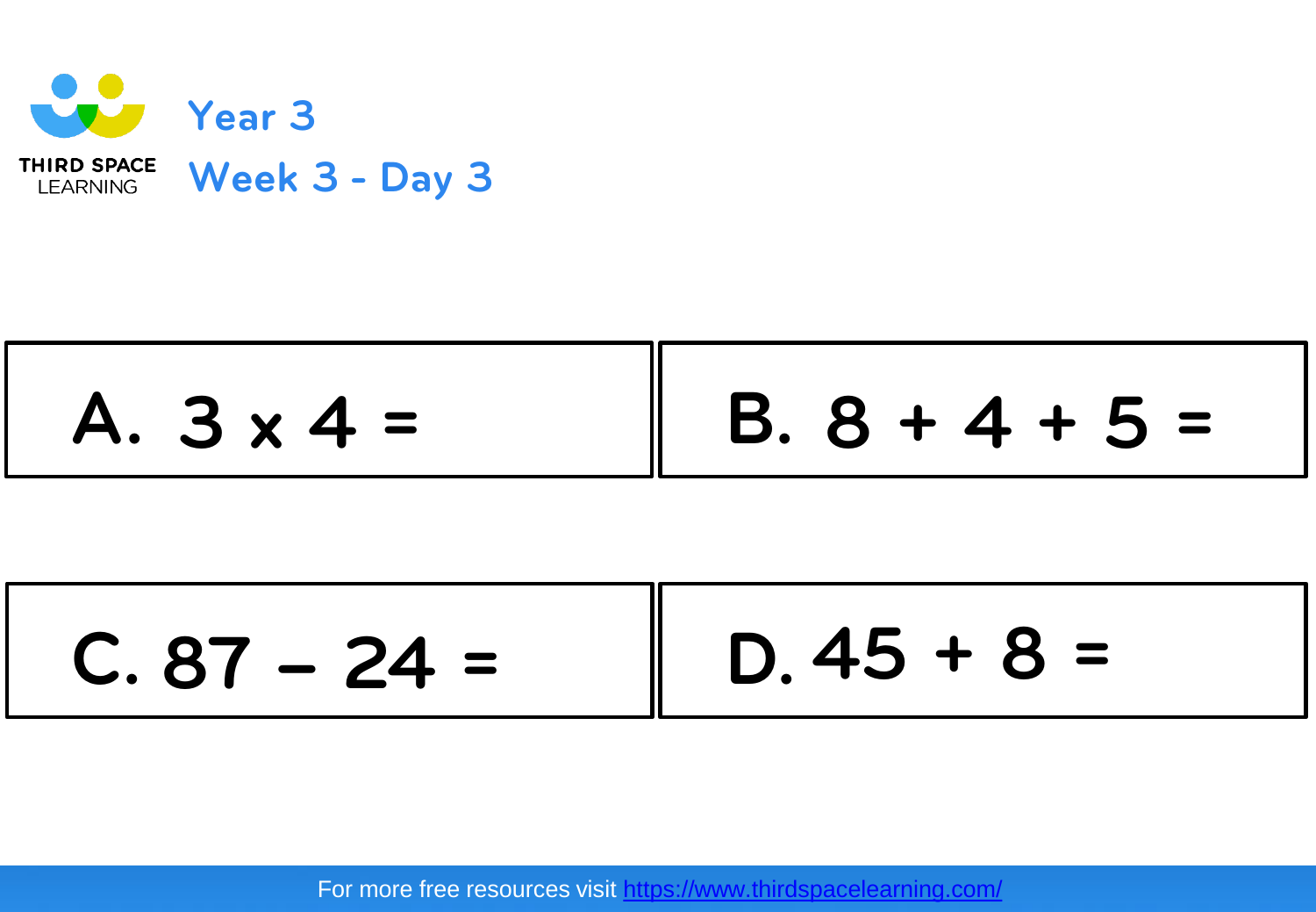



$$
A. 3 \times 4 = 12 \qquad B. 8 + 4 + 5 = 17
$$

$$
C. 87 - 24 = 63 \bigg| \bigg| 0.45 + 8 = 53
$$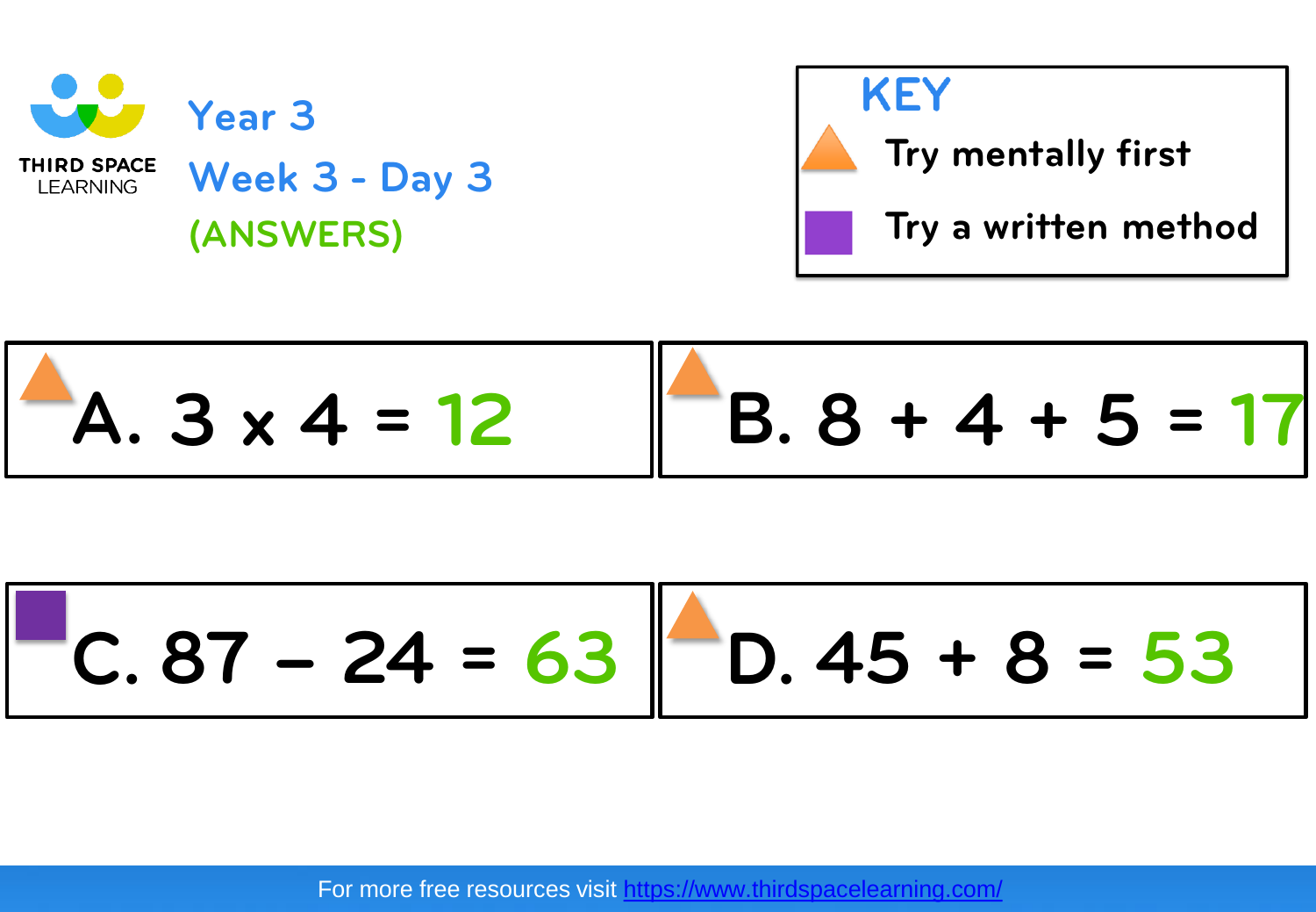



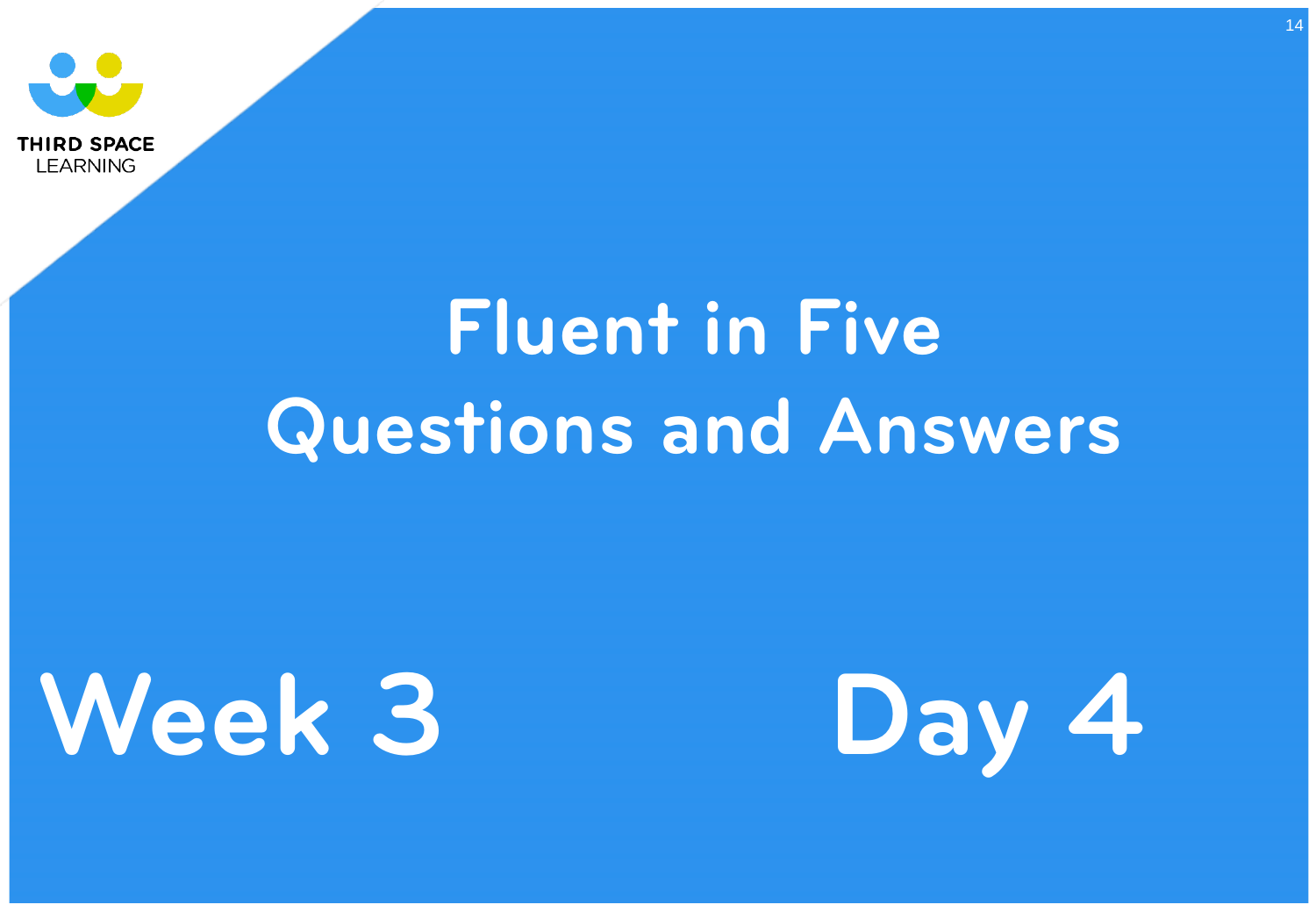



$$
A. ? x 4 = 20 \t\t B.67 + 5 =
$$

**C. D. 4 + 8 + 4 = 48** ÷ **3 =**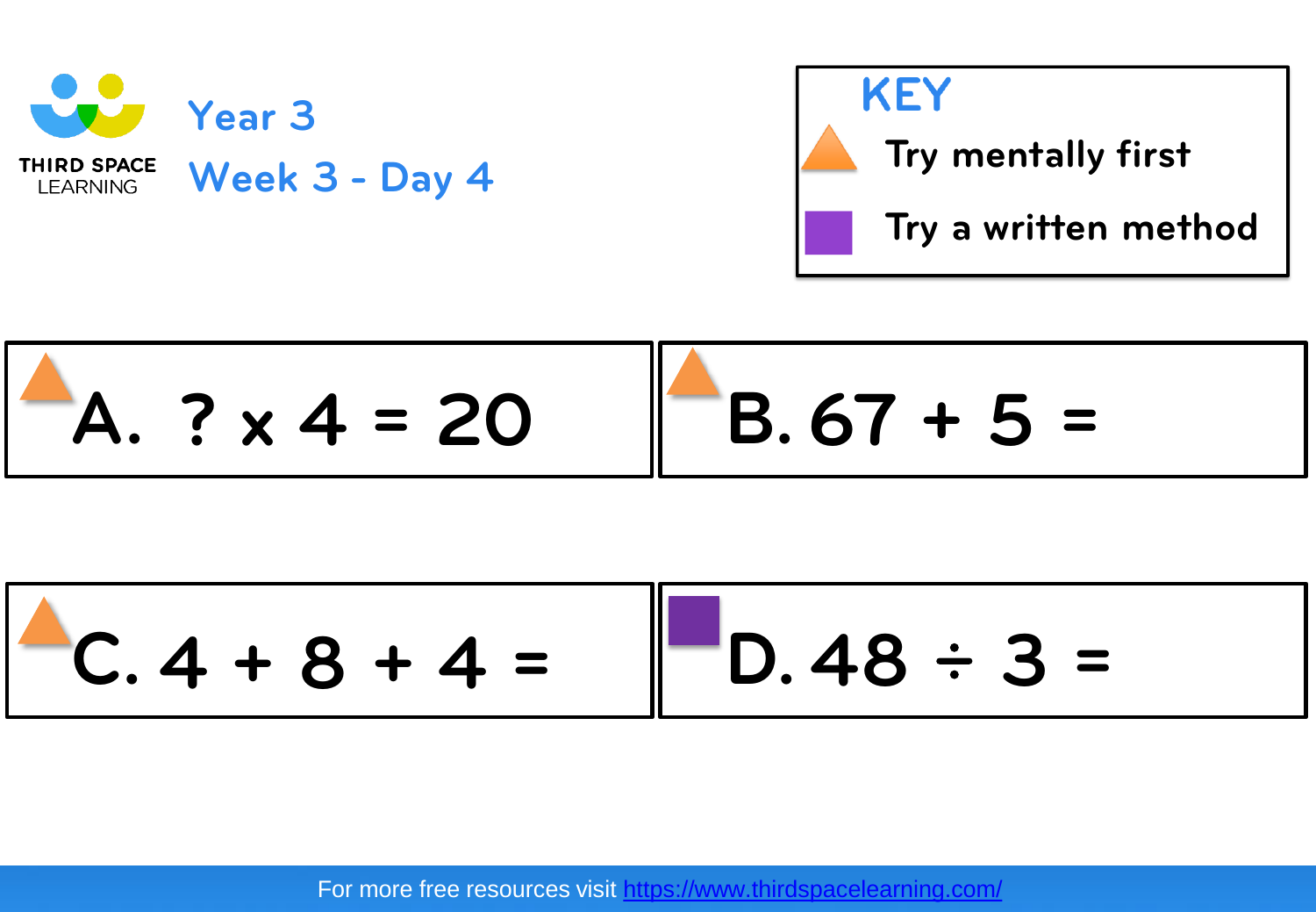

$$
| A. ? \times 4 = 20 | B.67 + 5 =
$$

$$
C.4 + 8 + 4 = \bigcup D.48 \div 3 =
$$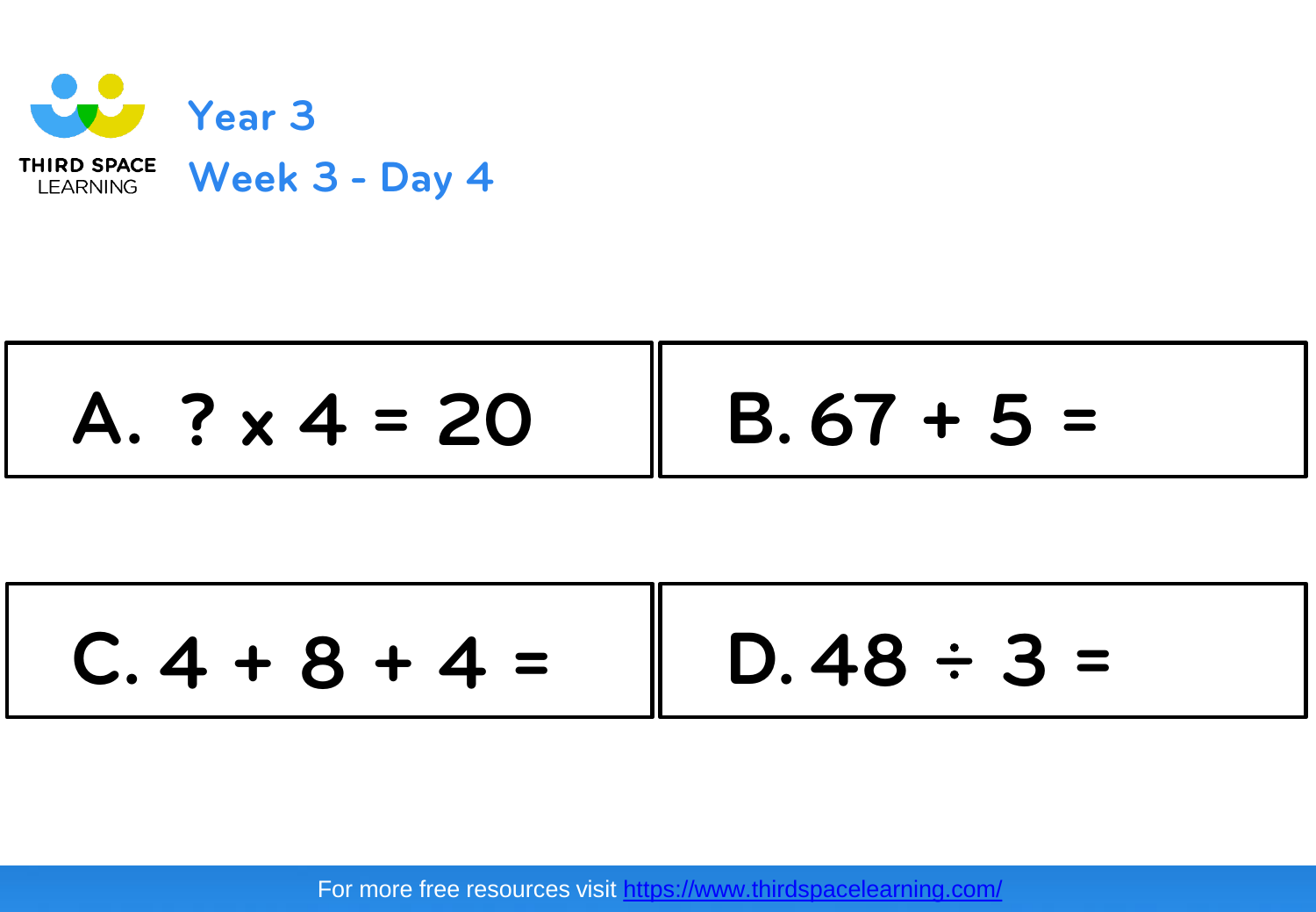



$$
A.5 \times 4 = 20 \quad B.67 + 5 = 72
$$

$$
C. 4 + 8 + 4 = 16 \bigg| \bigg| - 0.48 \div 3 = 16
$$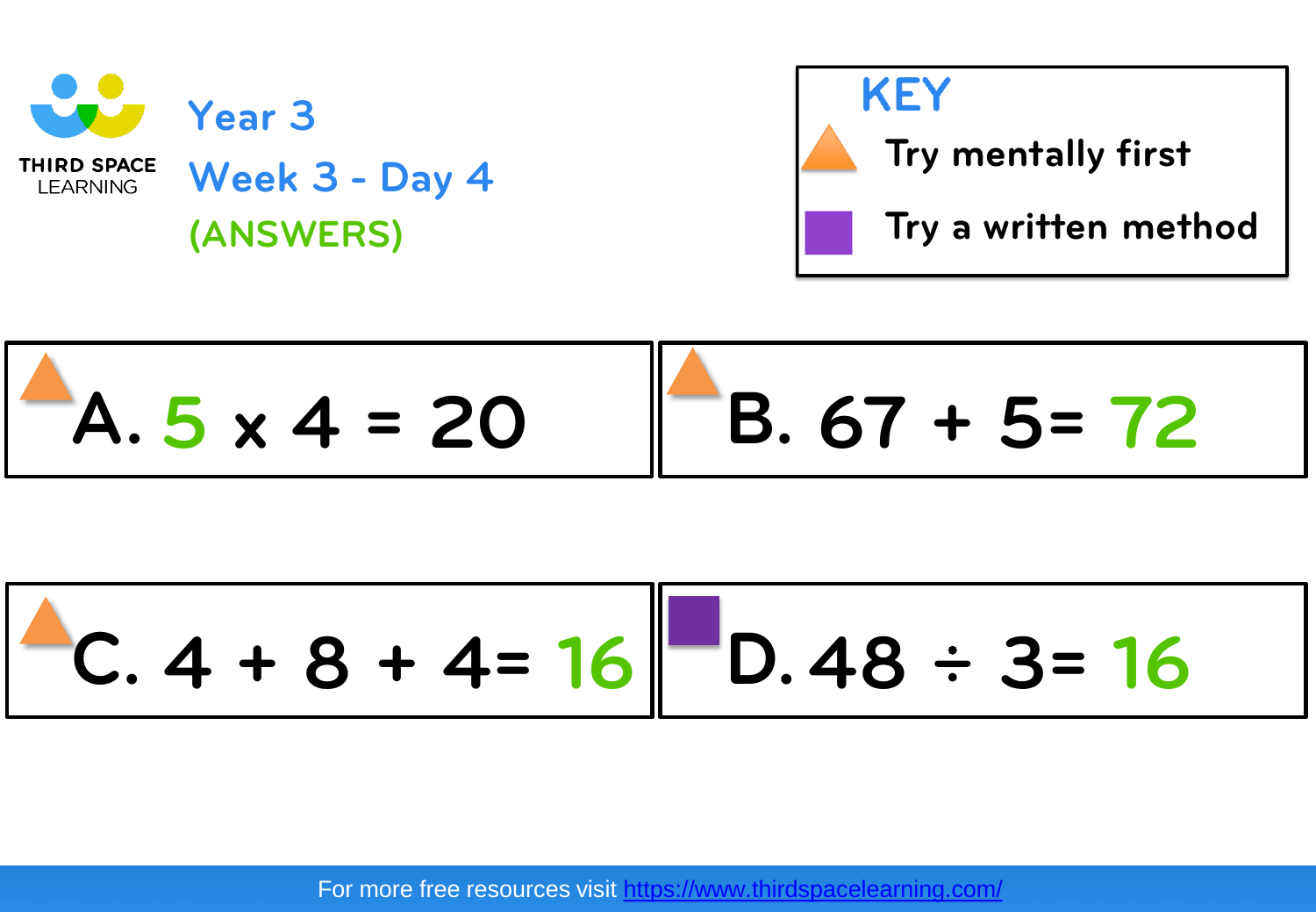



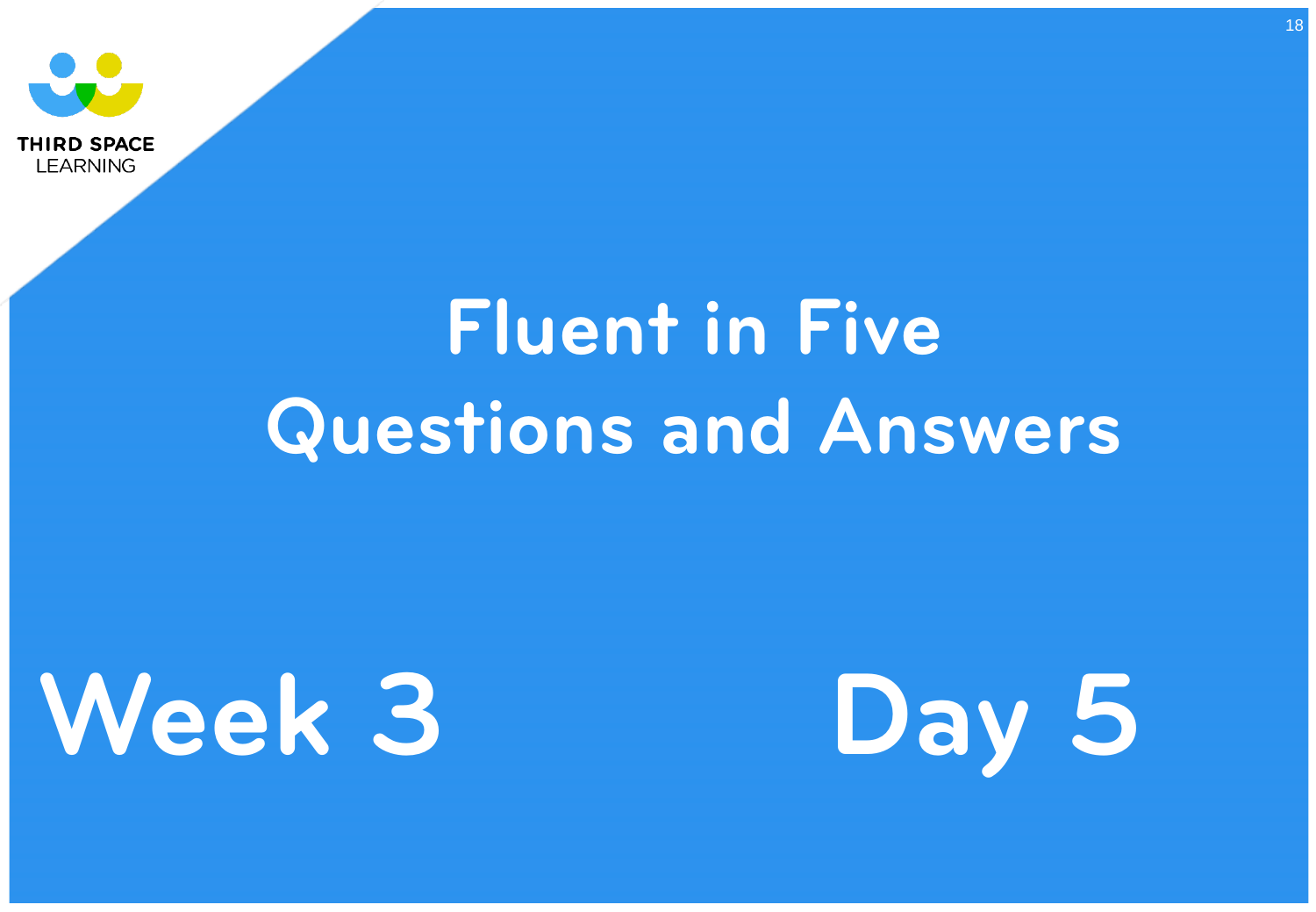



$$
A. 6 \times 4 =
$$
  $B. 64 - ? = 8$ 

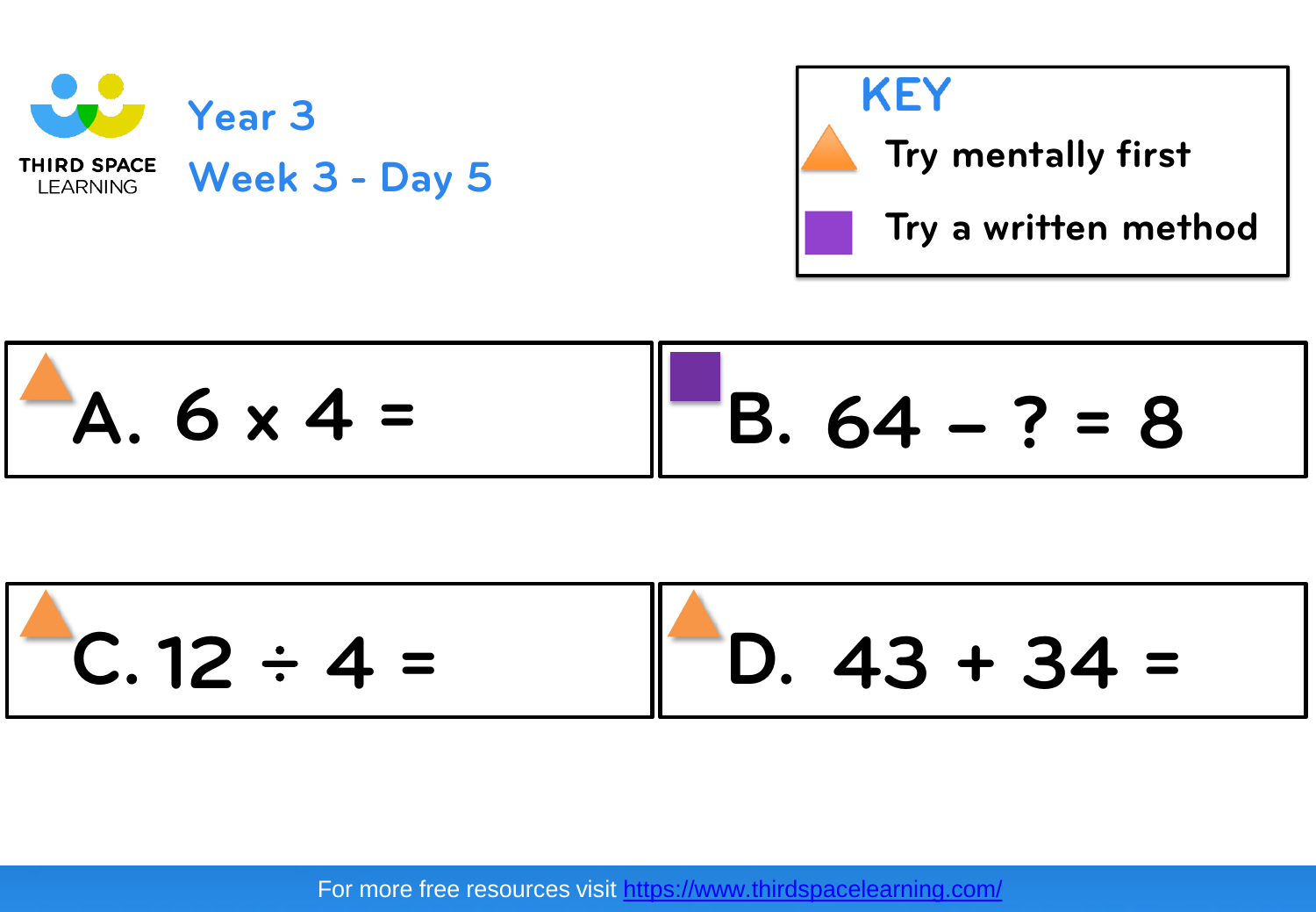

$$
A. 6 \times 4 = \begin{vmatrix} B. 8 - ? = 64 \end{vmatrix}
$$

C. 12 ÷ 4 = 
$$
\begin{bmatrix} 0.43 + 34 = 1 \end{bmatrix}
$$